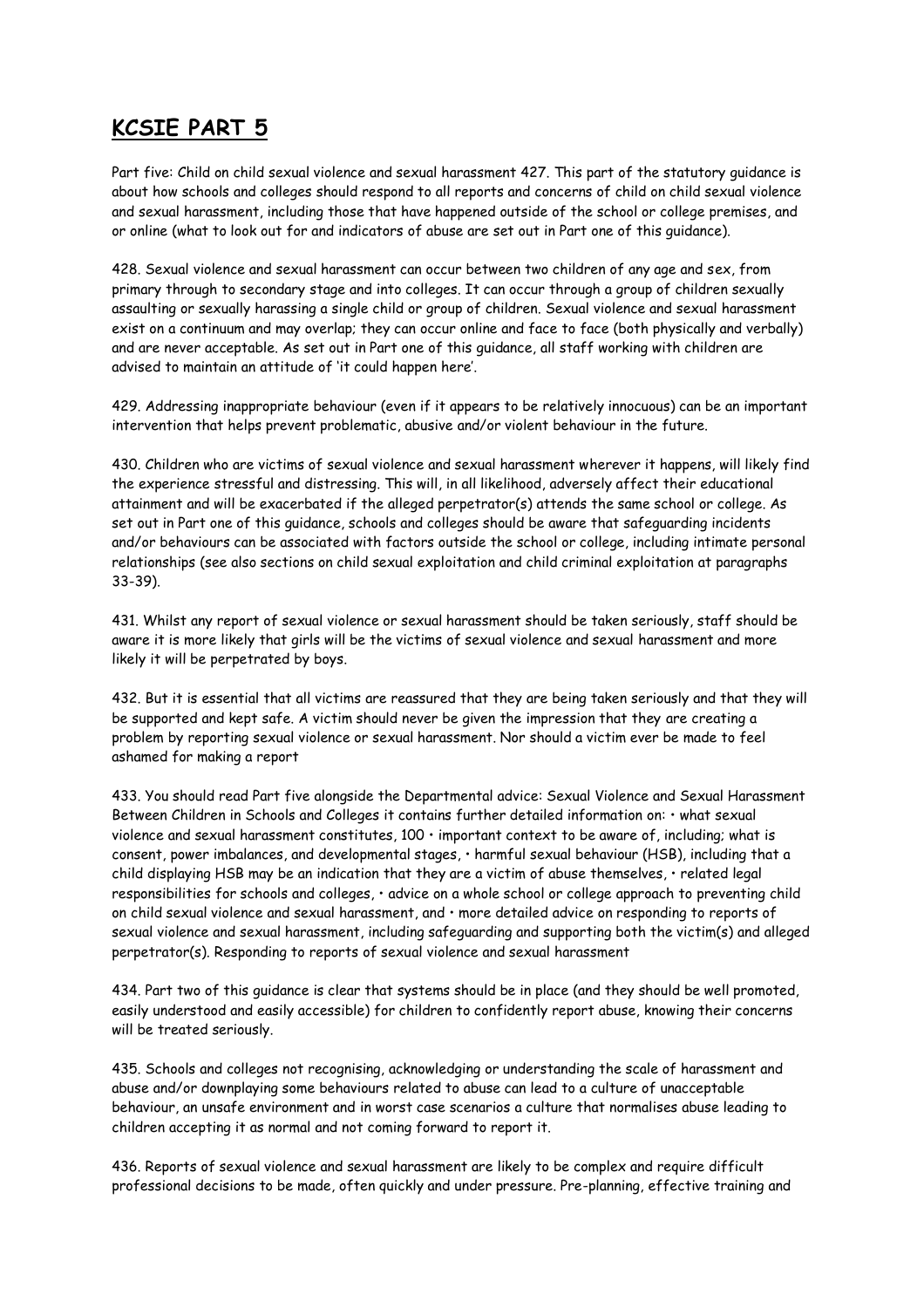effective policies will provide schools and colleges with the foundation for a calm, considered and appropriate response to any reports. Governing bodies and proprietors should ensure that the school or college contributes to multi-agency working in line with statutory guidance Working Together to Safeguard Children.

437. This part of the guidance does not attempt to provide (nor would it be possible to provide) detailed guidance on what to do in any or every particular case. The guidance provides effective safeguarding practice and principles for schools and colleges to consider in their decision-making process.

438. Ultimately, any decisions are for the school or college to make on a case-by-case basis, with the designated safeguarding lead (or a deputy) taking a leading role and using their professional judgement, supported by other agencies, such as children's social care and the police as required. 101

439. There is support available for schools and colleges. Paragraph 52 and Annex A in the Sexual Violence and Sexual Harassment Between Children in Schools and Colleges advice provides detailed information and links to resources. The immediate response to a report Responding to the report

440. It is important to note that children may not find it easy to tell staff about their abuse verbally. Children can show signs or act in ways that they hope adults will notice and react to. In some cases, the victim may not make a direct report. For example, a friend may make a report or a member of school or college staff may overhear a conversation that suggests a child has been harmed or a child's own behaviour might indicate that something is wrong. As per Part one of this guidance, if staff have any concerns about a child's welfare, they should act on them immediately rather than wait to be told.

441. The school's or college's initial response to a report from a child is incredibly important. How the school or college responds to a report can encourage or undermine the confidence of future victims of sexual violence and sexual harassment to report or come forward.

442. It is essential that all victims are reassured that they are being taken seriously, regardless of how long it has taken them to come forward and that they will be supported and kept safe. Abuse that occurs online or outside of the school or college should not be downplayed and should be treated equally seriously. A victim should never be given the impression that they are creating a problem by reporting sexual violence or sexual harassment. Nor should a victim ever be made to feel ashamed for making a report or their experience minimised.

443. As per Part one of this guidance, all staff should be trained to manage a report. Local policies (and training) will dictate exactly how reports should be managed. However, effective safeguarding practice includes:

• if possible, managing reports with two members of staff present, (preferably one of them being the designated safeguarding lead or a deputy). However, this might not always be possible;

• where the report includes an online element, being aware of searching screening and confiscation advice (for schools) and UKCIS Sharing nudes and semi-nudes: advice for education settings working with children and young people. The key consideration is for staff not to view or forward illegal images of a child. The highlighted advice provides more details on what to do when viewing an image is 102 unavoidable. In some cases, it may be more appropriate to confiscate any devices to preserve any evidence and hand them to the police for inspection;

• not promising confidentiality at this initial stage as it is very likely a concern will have to be shared further (for example, with the designated safeguarding lead or children's social care) to discuss next steps. Staff should only share the report with those people who are necessary in order to progress it. It is important that the victim understands what the next steps will be and who the report will be passed to; • recognising that a child is likely to disclose to someone they trust: this could be anyone on the school or college staff. It is important that the person to whom the child discloses recognises that the child has placed them in a position of trust. They should be supportive and respectful of the child;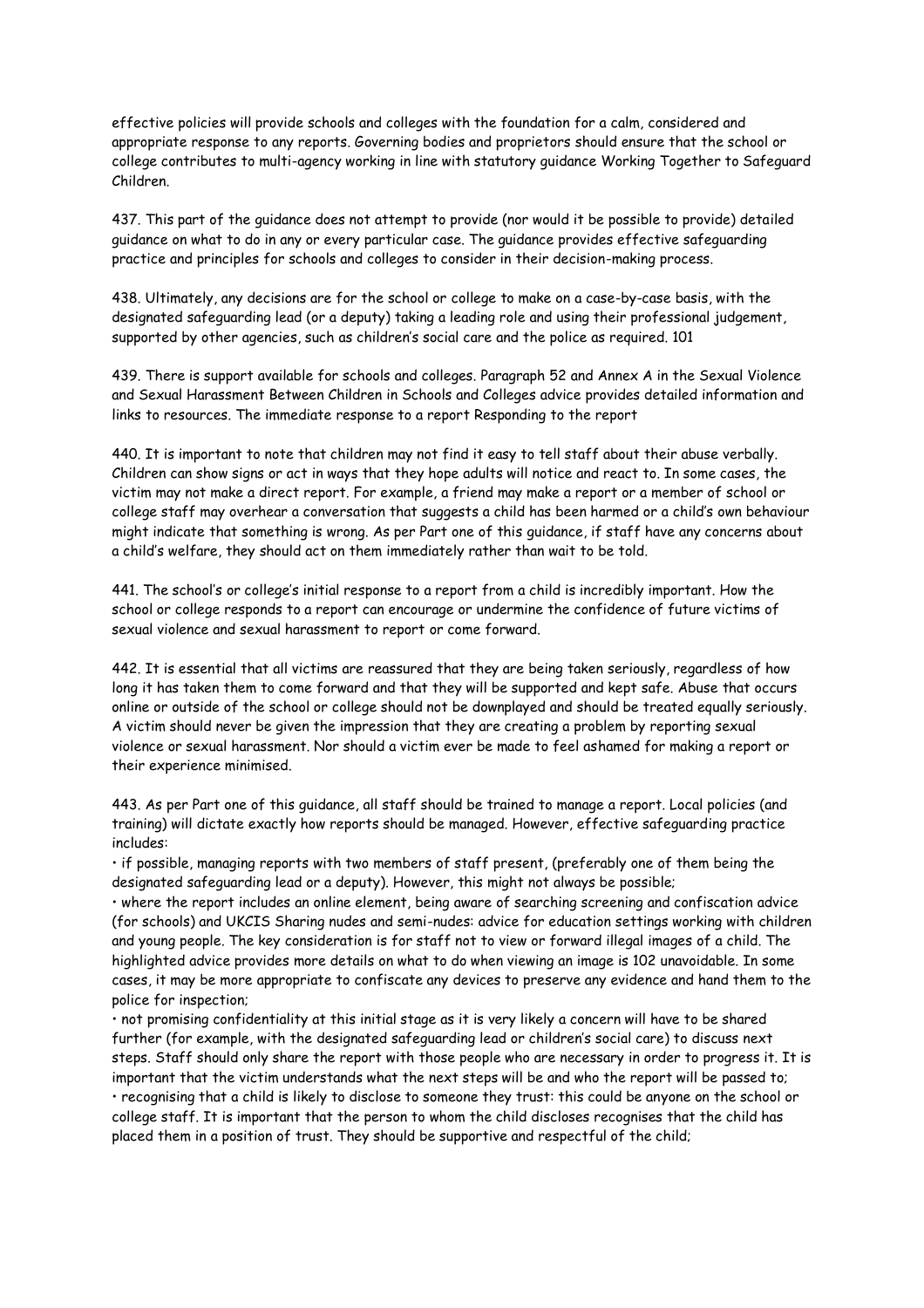• recognising that an initial disclosure to a trusted adult may only be the first incident reported, rather than representative of a singular incident and that trauma can impact memory and so children may not be able to recall all details or timeline of abuse;

• keeping in mind that certain children may face additional barriers to telling someone because of their vulnerability, disability, sex, ethnicity and/or sexual orientation;

• listening carefully to the child, reflecting back, using the child's language, being non-judgmental, being clear about boundaries and how the report will be progressed, not asking leading questions and only prompting the child where necessary with open questions – where, when, what, etc. It is important to note that whilst leading questions should be avoided, staff can ask children if they have been harmed and what the nature of that harm was;

• considering the best way to make a record of the report. Best practice is to wait until the end of the report and immediately write up a thorough summary. This allows the staff member to devote their full attention to the child and to listen to what they are saying. It may be appropriate to make notes during the report (especially if a second member of staff is present). However, if making notes, staff should be conscious of the need to remain engaged with the child and not appear distracted by the note taking. Either way, it is essential a written record is made;

• only recording the facts as the child presents them. The notes should not reflect the personal opinion of the note taker. Schools and colleges should be aware that notes of such reports could become part of a statutory assessment by children's social care and/or part of a criminal investigation; and 103 • informing the designated safeguarding lead (or deputy), as soon as practically possible, if the designated safeguarding lead (or deputy) is not involved in the initial report. Risk assessment 444. When there has been a report of sexual violence, the designated safeguarding lead (or a deputy) should make an immediate risk and needs assessment. Where there has been a report of sexual harassment, the need for a risk assessment should be considered on a case-by-case basis. The risk and needs assessment should consider: • the victim, especially their protection and support;

• whether there may have been other victims,

• the alleged perpetrator(s); and

• all the other children, (and, if appropriate, adult students and staff) at the school or college, especially any actions that are appropriate to protect them from the alleged perpetrator(s), or from future harms.

445. Risk assessments should be recorded (written or electronic) and should be kept under review. At all times, the school or college should be actively considering the risks posed to all their pupils and students and put adequate measures in place to protect them and keep them safe.

446. The designated safeguarding lead (or a deputy) should ensure they are engaging with children's social care and specialist services as required. Where there has been a report of sexual violence, it is likely that professional risk assessments by social workers and or sexual violence specialists will be required. The above school or college risk assessment is not intended to replace the detailed assessments of expert professionals. Any such professional assessments should be used to inform the school's or college's approach to supporting and protecting their pupils and students and updating their own risk assessment. Action following a report of sexual violence and/or sexual harassment

What to consider 447. As set out above, sexual violence and sexual abuse can happen anywhere, and all staff working with children are advised to maintain an attitude of 'it could happen here. Schools and colleges should be aware of and respond appropriately to all reports and concerns about sexual violence and/or sexual harassment both online and offline, including those that have happened outside of the school/college. The designated safeguarding lead (or deputy) is likely to have a complete safeguarding picture and be the most appropriate person to advise on the school's or college's initial response. Important considerations will include: • the wishes of the victim in terms of how they want to proceed. This is especially important in the context of sexual violence and sexual harassment. Victims should be given as much control as is reasonably possible over decisions regarding how any investigation will be progressed and any support that they will be offered. This will however need to be balanced with the school's or college's duty and responsibilities to protect other children; • the nature of the alleged incident(s), including whether a crime may have been committed and/or whether HSB has been displayed; • the ages of the children involved; • the developmental stages of the children involved; • any power imbalance between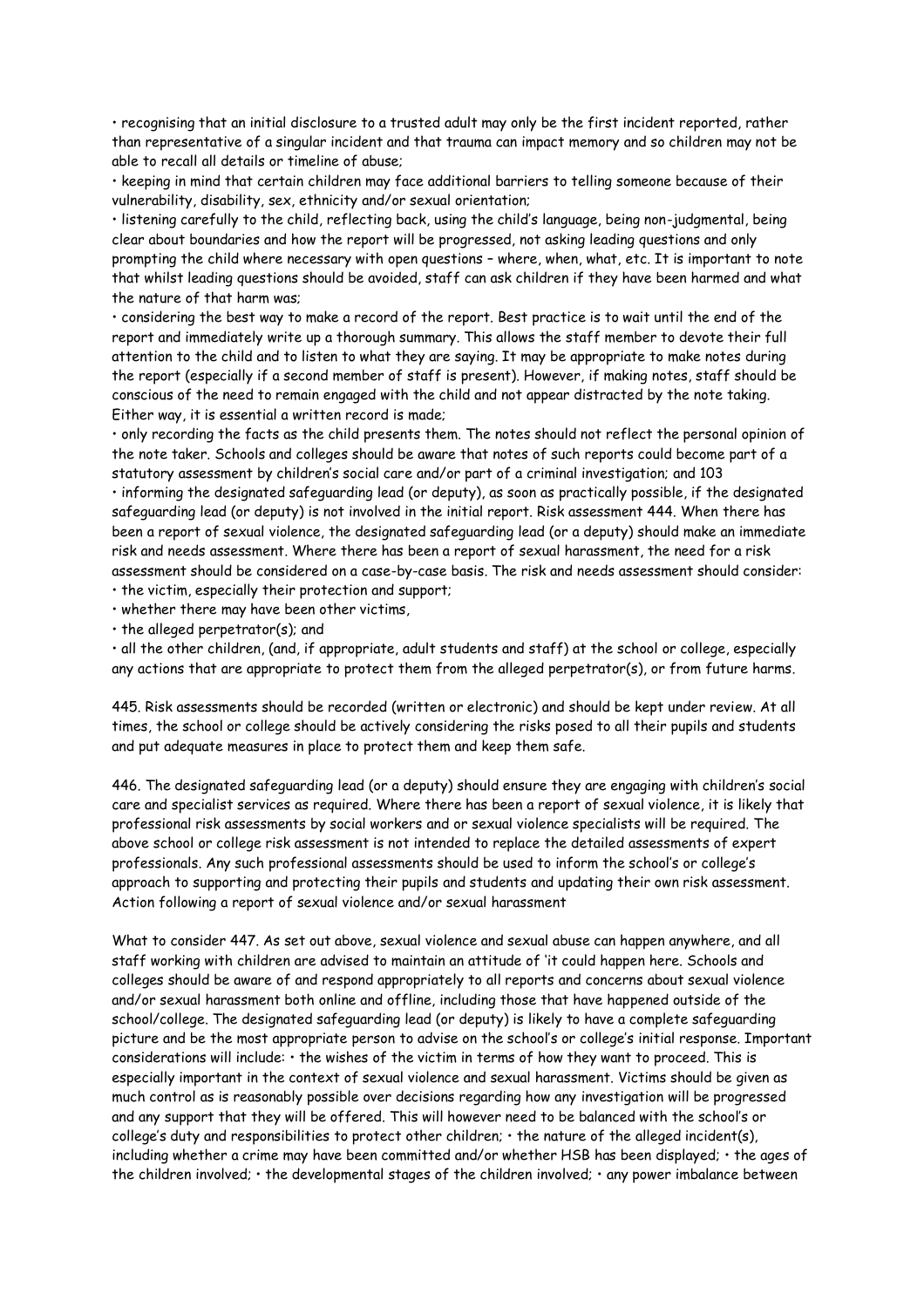the children. For example, is the alleged perpetrator(s) significantly older, more mature or more confident? Does the victim have a disability or learning difficulty?; • if the alleged incident is a one-off or a sustained pattern of abuse (sexual abuse can be accompanied by other forms of abuse and a sustained pattern may not just be of a sexual nature); • that sexual violence and sexual harassment can take place within intimate personal relationships between peers; • are there ongoing risks to the victim, other children, adult students or school or college staff; and, • other related issues and wider context, including any links to child sexual exploitation and child criminal exploitation.

448. As always when concerned about the welfare of a child, all staff should act in the best interests of the child. In all cases, schools and colleges should follow general safeguarding principles as set out throughout this guidance. Immediate consideration should be given as to how best to support and protect the victim and the alleged perpetrator(s) (and any other children involved/impacted).

449. The starting point regarding any report should always be that there is a zero-tolerance approach to sexual violence and sexual harassment, and it is never acceptable and it will not be tolerated. It is especially important not to pass off any sexual violence or sexual harassment as "banter", "just having a laugh", "part of growing up" or "boys being boys" as this can lead to a culture of unacceptable behaviours and an unsafe environment for children.

## **Children sharing a classroom: Initial considerations when the report is made**

Any report of sexual violence is likely to be traumatic for the victim. It is essential that all victims are reassured that they are being taken seriously and that they will be supported and kept safe. A victim should never be given the impression that they are creating a problem by reporting sexual violence or sexual harassment. Nor should a victim ever be made to feel ashamed for making a report. However, reports of rape and assault by penetration are likely to be especially difficult with regard to the victim, and close proximity with the alleged perpetrator(s) is likely to be especially distressing. Whilst the school or college establishes the facts of the case and starts the process of liaising with children's social care and the police, the alleged perpetrator(s) should be removed from any classes they share with the victim. The school or college should also carefully consider how best to keep the victim and alleged perpetrator(s) a reasonable distance apart on school or college premises (including during any before or after school-based activities) and on transport to and from the school or college, where appropriate. These actions are in the best interests of all children involved and should not be perceived to be a judgment on the guilt of the alleged perpetrator(s). For other reports of sexual violence and sexual harassment, the proximity of the victim and alleged perpetrator(s) and considerations regarding shared classes, sharing school or college premises and school or college transport, should be considered immediately. In all cases, the initial report should be carefully evaluated, reflecting the considerations set out at paragraph 448. The wishes of the victim, the nature of the allegations and the protection of all children in the school or college will be especially important when considering any immediate actions.

Options to manage the report 450. It is important that schools and colleges consider every report on a case-by-case basis as per paragraph 448. When to inform the alleged perpetrator(s) will be a decision that should be carefully considered. Where a report is going to be made to children's social care and/or the police, then, as a general rule, the school or college should speak to the relevant agency and discuss next steps and how the alleged perpetrator(s) will be informed of the allegations. However, as per general safeguarding principles, this does 106 not and should not stop the school or college taking immediate action to safeguard their children, where required. 451. There are four likely scenarios for schools and colleges to consider when managing any reports of sexual violence and/or sexual harassment. It will be important in all scenarios that decisions and actions are regularly reviewed and that relevant policies are updated to reflect lessons learnt. It is particularly important to look out for potential patterns of concerning, problematic or inappropriate behaviour. Where a pattern is identified, the school or college should decide on a course of action. Consideration should be given to whether there are wider cultural issues within the school or college that enabled the inappropriate behaviour to occur and where appropriate extra teaching time and/or staff training could be delivered to minimise the risk of it happening again. The four scenarios are: 1. Manage internally • In some cases of sexual harassment, for example, one-off incidents, the school or college may take the view that the children concerned are not in need of early help or that referrals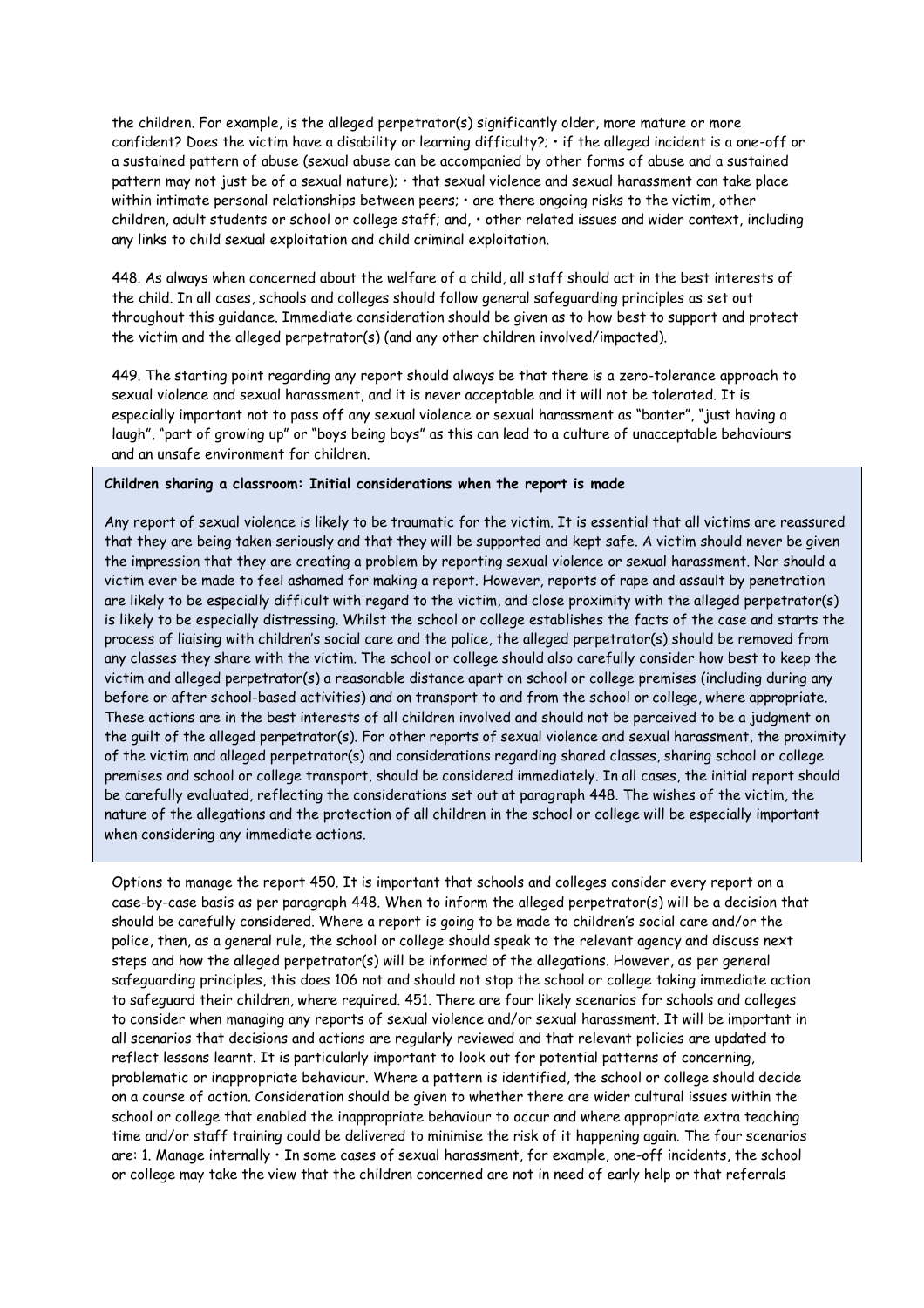need to be made to statutory services and that it would be appropriate to handle the incident internally, perhaps through utilising their behaviour policy and by providing pastoral support. • Whatever the response, it should be underpinned by the principle that there is a zero tolerance approach to sexual violence and sexual harassment and it is never acceptable and will not be tolerated. • All concerns, discussions, decisions and reasons for decisions should be recorded (written or electronic). 2. Early help  $\cdot$ In line with 1 above, the school or college may decide that the children involved do not require referral to statutory services but may benefit from early help. Early help means providing support as soon as a problem emerges, at any point in a child's life. Providing early help is more effective in promoting the welfare of children than reacting later. Early help can be particularly useful to address non-violent HSB and may prevent escalation of sexual violence. It is particularly important that the designated safeguarding lead (and their deputies) know what the Early Help process is and how and where to access support. • More information on Early Help is set out in Part one of this guidance with full details of the early help process in Chapter one of Working Together to Safeguard Children. • Multi-agency early help will work best when placed alongside strong school or college policies, preventative education and engagement with parents and carers.

• Early help and the option to manage a report internally do not need to be mutually exclusive: a school could manage internally and seek early help for both the victim and perpetrator(s). • Whatever the response, it should be under-pinned by the principle that there is zero tolerance approach to sexual violence and sexual harassment and it is never acceptable and will not be tolerated. • All concerns, discussions, decisions and reasons for decisions should be recorded (written or electronic). 3. Referrals to children's social care • Where a child has been harmed, is at risk of harm, or is in immediate danger, schools and colleges should make a referral to local children's social care.  $\cdot$  At the point of referral to children's social care, schools and colleges will generally inform parents or carers, unless there are compelling reasons not to (if informing a parent or carer is going to put the child at additional risk). Any such decision should be made with the support of children's social care. • If a referral is made, children's social care will then make enquiries to determine whether any of the children involved are in need of protection or other services. • Where statutory assessments are appropriate, the school or college (especially the designated safeguarding lead or a deputy) should be working alongside, and cooperating with, the relevant lead social worker. Collaborative working will help ensure the best possible package of coordinated support is implemented for the victim and, where appropriate, the alleged perpetrator(s) and any other children that require support. • Schools and colleges should not wait for the outcome (or even the start) of a children's social care investigation before protecting the victim and other children in the school or college. It will be important for the designated safeguarding lead (or a deputy) to work closely with children's social care (and other agencies as required) to ensure any actions the school or college takes do not jeopardise a statutory investigation. The risk assessment as per paragraph 444-446 will help inform any decision. Consideration of safeguarding the victim, alleged perpetrator(s), any other children directly involved in the safeguarding report and all children at the school or college should be immediate.  $\cdot$ In some cases, children's social care will review the evidence and decide a statutory intervention is not appropriate. The school or college (generally led by the designated safeguarding lead or a deputy) should be prepared to refer again if they believe the child remains in immediate danger or at risk of harm. If a statutory assessment is not appropriate, the designated safeguarding lead (or a deputy) should consider other support mechanisms such as early help, specialist support and pastoral support. • Whatever the response, it should be under-pinned by the principle that there is a zero tolerance approach to sexual violence and sexual harassment and it is never acceptable and will not be tolerated. • All concerns, discussions, decisions and reasons for decisions should be recorded (written or electronic). 4. Reporting to the Police  $\cdot$  Any report to the police will generally be in parallel with a referral to children's social care (as above). • It is important that the designated safeguarding lead (and their deputies) are clear about the local process for referrals and follow that process. • Where a report of rape, assault by penetration or sexual assault is made, the starting point is that this should be passed on to the police. Whilst the age of criminal responsibility is ten, if the alleged perpetrator(s) is under ten, the starting principle of reporting to the police remains. The police will take a welfare, rather than a criminal justice, approach. The following advice may help schools and colleges decide when to engage the Police and what to expect of them when they do: When to call the police. • Where a report has been made to the police, the school or college should consult the police and agree what information can be disclosed to staff and others, in particular,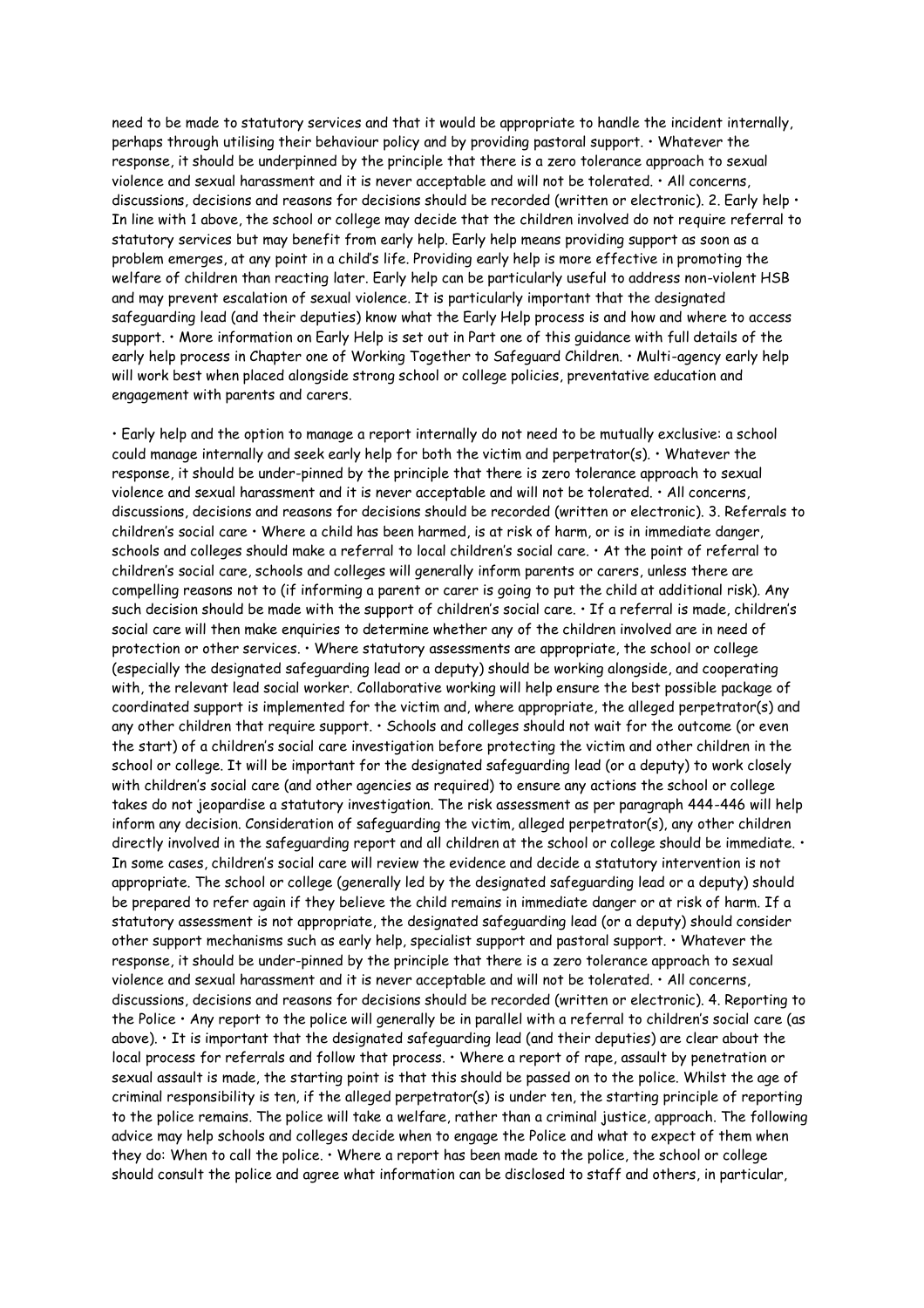the alleged perpetrator(s) and their parents or carers. They should also discuss the best way to protect the victim and their anonymity. • At this stage, schools and colleges will generally inform parents or carers unless there are compelling reasons not to, for example, if informing a parent or carer is likely to put a child at additional risk. In circumstances where parents or carers have not been informed, it will be especially important that the school or college is supporting the child in any decision they take. This should be with the support of children's social care and any appropriate specialist agencies. • All police forces in England have specialist units that investigate child abuse. The names and structures of these units are matters for local forces. It will be important that the designated safeguarding lead (and their deputies) are aware of their local arrangements. • In some cases, it may become clear very quickly that the police (for whatever reason) will not take further action. In such circumstances, it is important that the school or college continue to engage with specialist support for the victim and alleged perpetrator(s) as required.

Whilst protecting children and/or taking any disciplinary measures against the alleged perpetrator(s), it will be important for the designated safeguarding lead (or a deputy) to work closely with the police (and other agencies as required), to ensure any actions the school or college take do not jeopardise the police investigation. • If schools or colleges have questions about the investigation, they should ask the police. The police will help and support the school or college as much as they can (within the constraints of any legal restrictions). • Whatever the response, it should be under-pinned by the principle that there is a zero tolerance approach to sexual violence and sexual harassment and it is never acceptable and will not be tolerated. • All concerns, discussions, decisions and reasons for decisions should be recorded (written or electronic). Considering bail conditions • The police will consider what action to take to manage the assessed risk of harm. This could involve the use of police bail with conditions, prior to a suspect appearing in court, or court bail with or without conditions after the first appearance. • Alternatively, the person suspected of an offence could be 'released under investigation' (RUI). People released under RUI can have no conditions attached to their release from custody and it is possible for a person on bail also to have no conditions. • Whatever arrangements are in place, the school or college will need to consider what additional measures may be necessary to manage any assessed risk of harm that may arise within their institution. • Particular regard should be given to: the additional stress and trauma that might be caused to a victim within the institution; the potential for the suspected person to intimidate the victim or a witness; the need to ensure that any risk management measures strike a balance between management of risk and the rights of an unconvicted person (e.g. rights to privacy, family life, etc). • Careful liaison with the police investigators should help to develop a balanced set of arrangements. Managing any delays in the criminal process • There may be delays in any case that is being progressed through the criminal justice system. Schools and colleges should not wait for the outcome (or even the start) of a police investigation before protecting the victim, alleged perpetrator(s) and other children in the school or college. The risk assessment as per paragraph 444-446 will help inform any decision. The end of the criminal process • If a child is convicted or receives a caution for a sexual offence, the school or college should update its risk assessment, ensure relevant protections are in place for all the children at the school or college and, if it has not already, consider any suitable action in line with their behaviour policy. This process should include a review of the necessary actions to keep all parties safe and meet their needs. If the perpetrator(s) remains in the same school or college as the victim, the school or college should be very clear as to their expectations regarding the perpetrator(s) now they have been convicted or cautioned. This could include expectations regarding their behaviour and any restrictions the school or college thinks are reasonable and proportionate with regard to the perpetrator(s)' timetable.  $\cdot$  Any conviction (even with legal anonymity reporting restrictions) is potentially going to generate interest among other pupils or students in the school or college. It will be important that the school or college ensure both the victim and perpetrator(s) remain protected, especially from any bullying or harassment (including online). • Where cases are classified as "no further action" (NFA'd) by the police or Crown Prosecution Service, or where there is a not guilty verdict, the school or college should continue to offer support to the victim and the alleged perpetrator(s) for as long as is necessary. A not guilty verdict or a decision not to progress with their case will likely be traumatic for the victim. The fact that an allegation cannot be substantiated or was withdrawn does not necessarily mean that it was unfounded. Schools and colleges should discuss any decisions with the victim in this light and continue to offer support. The alleged perpetrator(s) is also likely to require ongoing support for what will have likely been a difficult experience. Unsubstantiated, unfounded, false or malicious reports 452. As set out in paragraph 71 of Part one of this guidance, all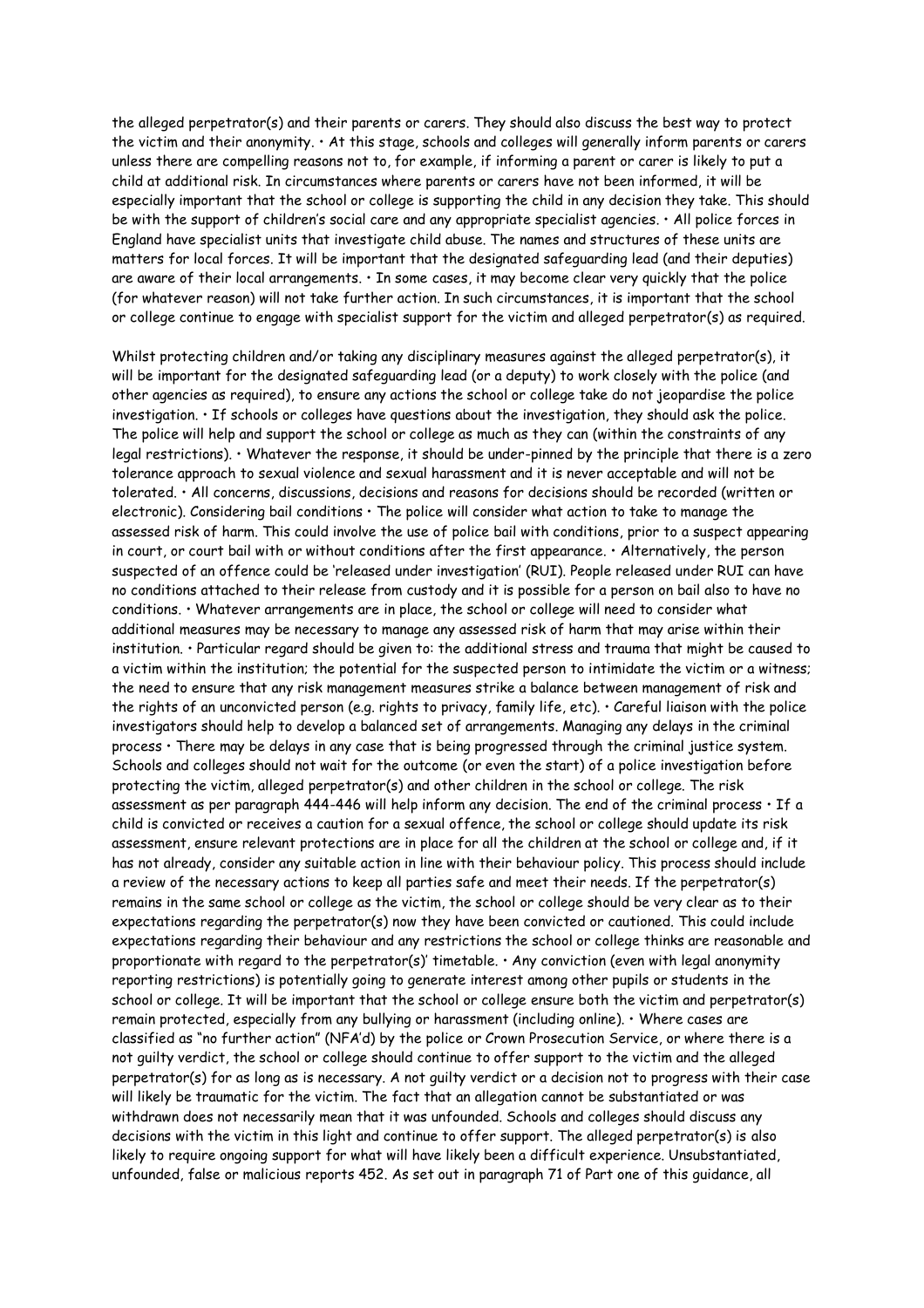concerns, discussions and decisions made, and the reasons for those decisions, should be recorded in writing. Records should be reviewed so that potential patterns of concerning, problematic or inappropriate behaviour can be identified, and addressed. 453. If a report is determined to be unsubstantiated, unfounded, false or malicious, the designated safeguarding lead should consider whether the child and/or the person who has made the allegation is in need of help or may have been abused by someone else and this is a cry for help. In such circumstances, a referral to children's social care may be appropriate. 454. If a report is shown to be deliberately invented or malicious, the school or college, should consider whether any disciplinary action is appropriate against the individual who made it as per their own behaviour policy. Ongoing response Safeguarding and supporting the victim 455. The following principles are based on effective safeguarding practice and should help shape any decisions regarding safeguarding and supporting the victim. • The needs and wishes of the victim should be paramount (along with protecting the child) in any response. It is important they feel in as much control of the process as is reasonably possible. Wherever possible, the victim, if they wish, should be able to continue in their normal routine. Overall, the priority should be to make the victim's daily experience as normal as possible, so that the school or college is a safe space for them. • Consider the age and the developmental stage of the victim, the nature of the allegations and the potential risk of further abuse. Schools and colleges should be aware that, by the very nature of sexual violence and sexual harassment, a power imbalance is likely to have been created between the victim and alleged perpetrator(s). • The victim should never be made to feel they are the problem for making a report or made to feel ashamed for making a report. • Consider the proportionality of the response. Support should be tailored on a case-by-case basis. The support required regarding a one-off incident of sexualised name-calling is likely to be vastly different from that for a report of rape. • Schools should be aware that sexual assault can result in a range of health needs, including physical, mental, and sexual health problems and unwanted pregnancy. Children and young people that have a health need arising from sexual assault or abuse can access specialist NHS support from a Sexual Assault Referral Centre (SARC). SARCs offer confidential and non-judgemental support to victims and survivors of sexual assault and abuse. They provide medical, practical, and emotional care and advice to all children and adults, regardless of when the incident occurred. • Support can include: o Early help and children's social care as set out in Part one of this guidance.

o Children and Young People's Independent Sexual Violence Advisors (ChISVAs) provide emotional and practical support for victims of sexual violence. They are based within the specialist sexual violence sector and will help the victim understand what their options are and how the criminal justice process works if they have reported or are considering reporting to the police. ChISVAs will work in partnership with schools and colleges to ensure the best possible outcomes for the victim. o Police and social care agencies can signpost to ChISVA services (where available) or referrals can be made directly to the ChISVA service by the young person or school or college. Contact details for ChISVAs can be found at Rape Crisis and The Survivors Trust. o Child and adolescent mental health services (CAMHS) is used as a term for all services that work with children who have difficulties with their emotional or behavioural wellbeing. Services vary depending on local authority. Most CAHMS have their own website, which will have information about access, referrals and contact numbers. o The specialist sexual violence sector can provide therapeutic support for children who have experienced sexual violence. Contact Rape Crisis (England & Wales) or The Survivors Trust for details of local specialist organisations. The Male Survivors Partnership can provide details of services which specialise in supporting men and boys. o NHS - Help after rape and sexual assault - NHS (www.nhs.uk) provides a range of advice, help and support including advice about the risk of pregnancy, sexually transmitted infections (STI), reporting to the police and forensics. o Rape and sexual assault referral centres services can be found at: Find Rape and sexual assault referral centres. Sexual assault referral centres (SARCs) offer medical, practical and emotional support. They have specially trained doctors, nurses and support workers. If children, young people, or their families are unsure which service to access, they should contact their GP or call the NHS on 111. o Childline provides free and confidential advice for children and young people. o Internet Watch Foundation works internationally to remove child sexual abuse online images and videos and offers a place for the public to report them anonymously. o Childline / IWF: Remove a nude image shared online Report Remove is a free tool that allows children to report nude or sexual images and videos of themselves that they think might have been shared online, to see if they can be removed from the internet. 456. Victims may not talk about the whole picture immediately. They may be more comfortable providing information on a piecemeal basis.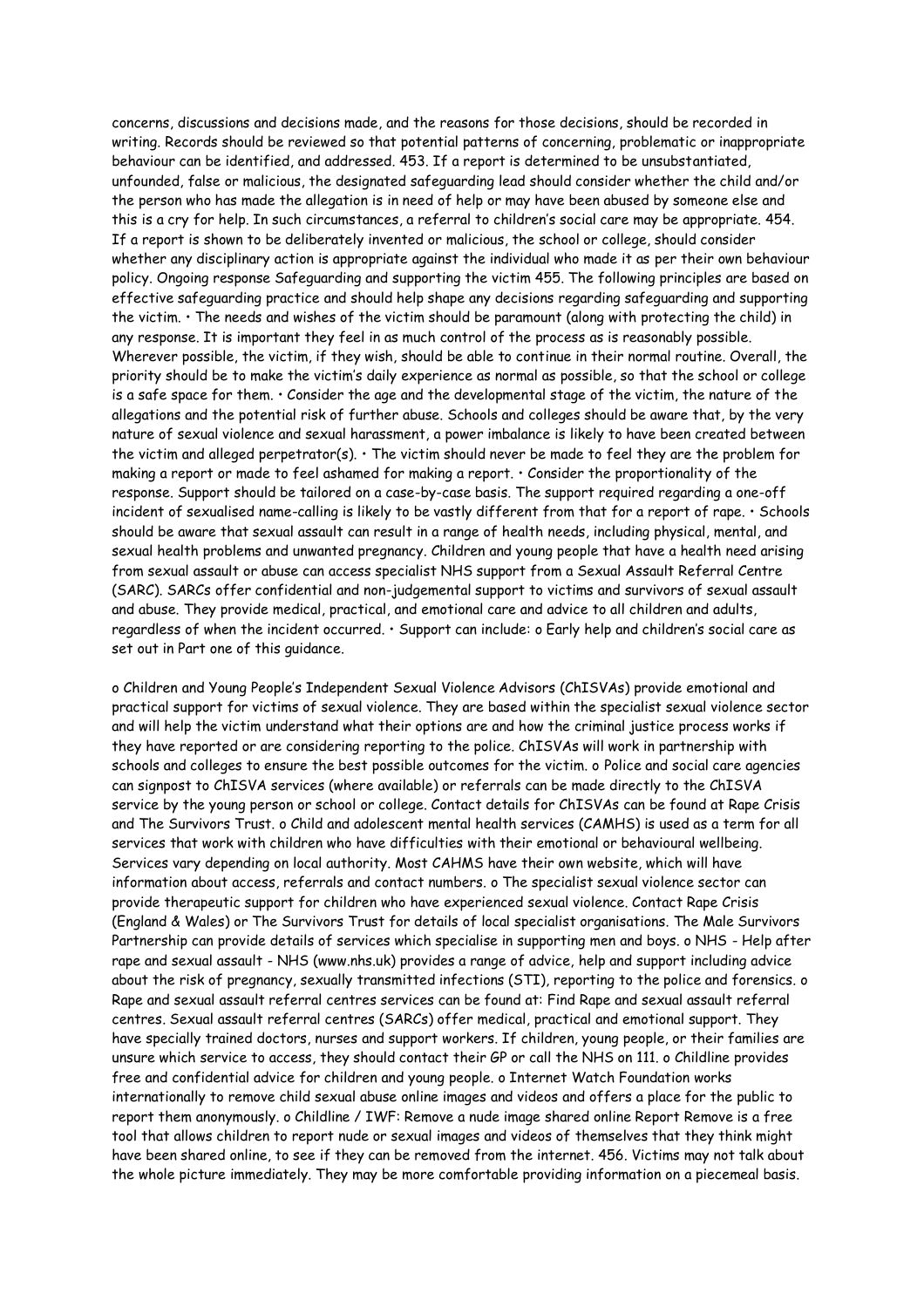It is essential that dialogue is kept open and encouraged. When it is clear that ongoing support will be required, schools and colleges should ask the victim if they would find it helpful to have a designated trusted adult (for example, their form tutor or designated safeguarding lead) to talk to about their needs. The choice of any such adult should be the victim's (as far as reasonably possible). Schools and colleges should respect and support this choice. 457. A victim of sexual violence is likely to be traumatised and, in some cases, may struggle in a normal classroom environment. While schools and colleges should avoid any action that would have the effect of isolating the victim, in particular from supportive peer groups, there may be times when the victim finds it difficult to maintain a full-time timetable and may express a wish to withdraw from lessons and activities. This should be because the victim wants to, not because it makes it easier to manage the situation. If required, schools and colleges should provide a physical space for victims to withdraw. 458. It may be necessary for schools and colleges to maintain arrangements to protect and support the victim for a long time. Schools and colleges should be prepared for this and should work with children's social care and other agencies as required. 459. It is therefore important that the designated safeguarding lead knows how and where to seek support. 460. It is important that the school or college do everything they reasonably can to protect the victim from bullying and harassment as a result of any report they have made. 461. Whilst they should be given all the necessary support to remain in their school or college, if the trauma results in the victim being unable to do this, alternative provision or a move to another school or college should be considered to enable them to continue to receive suitable education. This should only be at the request of the victim (and following discussion with their parents or carers). 462. It is important that if the victim does move to another educational institution (for any reason), that the new educational institution is made aware of any ongoing support needs. The designated safeguarding lead should take responsibility to ensure this happens (and should discuss with the victim and, where appropriate their parents or carers as to the most suitable way of doing this) as well as transferring the child protection file. Information sharing advice referenced at paragraphs 105-113 will help support this process.

## **Ongoing Considerations: Victim and alleged perpetrator(s) sharing classes**

Page 101 considered the immediate response to a report. Once the designated safeguarding lead (or a deputy) has decided what the next steps will be in terms of progressing the report, they should carefully consider again the question of the victim and alleged perpetrator(s) sharing classes and sharing space at school or college. This will inevitably involve complex and difficult professional decisions, including considering their duty to safeguard children and their duty to educate them. It is important each report is considered on a case-by-case basis and risk assessments are updated as appropriate. As always when concerned about the welfare of a child, the best interests of the child should come first. In all cases, schools and colleges should follow general safeguarding principles as per this guidance. Where there is a criminal investigation into a rape, assault by penetration or sexual assault, the alleged perpetrator(s) should be removed from any classes they share with the victim. The school or college should also consider how best to keep the victim and alleged perpetrator(s) a reasonable distance apart on school or college premises (including during before and after school-based activities) and on transport to and from school or college where appropriate. This is in the best interests of both children and should not be perceived to be a judgement on the guilt of the alleged perpetrator(s). As per paragraph 450, close liaison with the police is essential. Where a criminal investigation into a rape or assault by penetration leads to a conviction or caution, the school or college should take suitable action, if they have not already done so. In all but the most exceptional of circumstances, the rape or assault is likely to constitute a serious breach of discipline and lead to the view that allowing the perpetrator(s) to remain in the same school or college would seriously harm the education or welfare of the victim (and potentially other pupils or students). Where a criminal investigation into sexual assault leads to a conviction or caution, the school or college should, if it has not already, consider any suitable sanctions in light of their behaviour policy, including consideration of permanent exclusion.125 Where the perpetrator(s) is going to remain at the school or college, the principle would be to continue keeping the victim and perpetrator(s) in separate classes and continue to consider the most appropriate way to manage potential contact on school and college premises and transport. The nature of the conviction or caution and wishes of the victim will be especially important in determining how to proceed in such cases. In all cases, schools and colleges should record and be able to justify their decision-making.

Reports of sexual assault and sexual harassment will, in some cases, not lead to a report to the police (for a variety of reasons). In some cases, rape, assault by penetration, sexual assault or sexual harassment are reported to the police and the case is not progressed or are reported to the police and ultimately result in a not guilty verdict. None of this means the offence did not happen or that the victim lied. The process will have affected both victim and alleged perpetrator(s). Appropriate support should be provided to both as required and consideration given to sharing classes and potential contact as required on a case-bycase basis. In all cases, schools and colleges should record and be able to justify their decision-making. All of the above should be considered with the needs and wishes of the victim at the heart of the process (supported by parents and carers as required). Any arrangements should be kept under review.